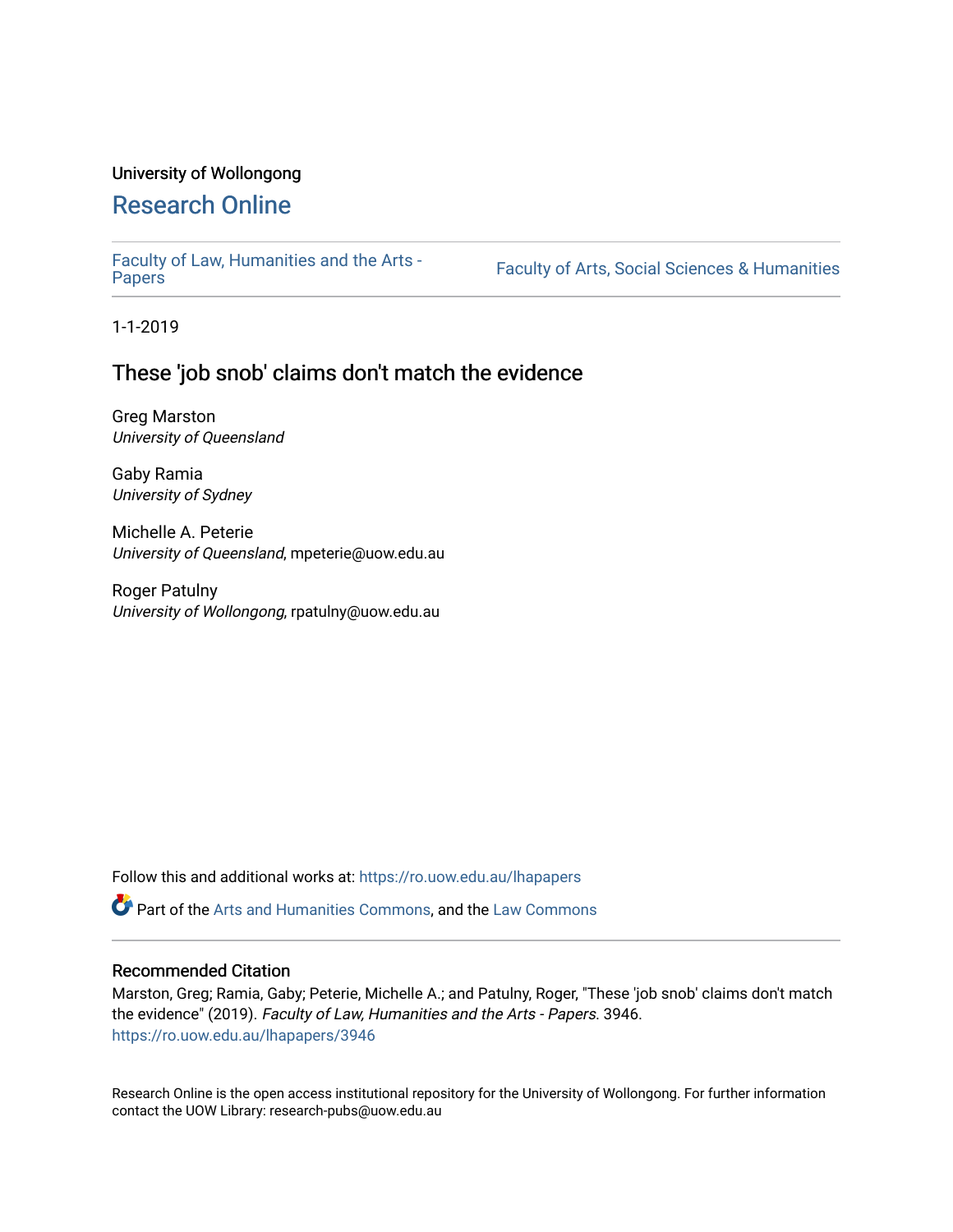# These 'job snob' claims don't match the evidence

### Abstract

The "job snobs" are back on the agenda. With some in the Australian government's own ranks arguing for a lift in the unemployment benefit, senior ministers appear to be upping the rhetoric about joblessness being a matter of choice for many.

### **Disciplines**

Arts and Humanities | Law

### Publication Details

Marston, G., Ramia, G., Peterie, M. & Patulny, R. (2019). These 'job snob' claims don't match the evidence. The Conversation, 6 August 1-4.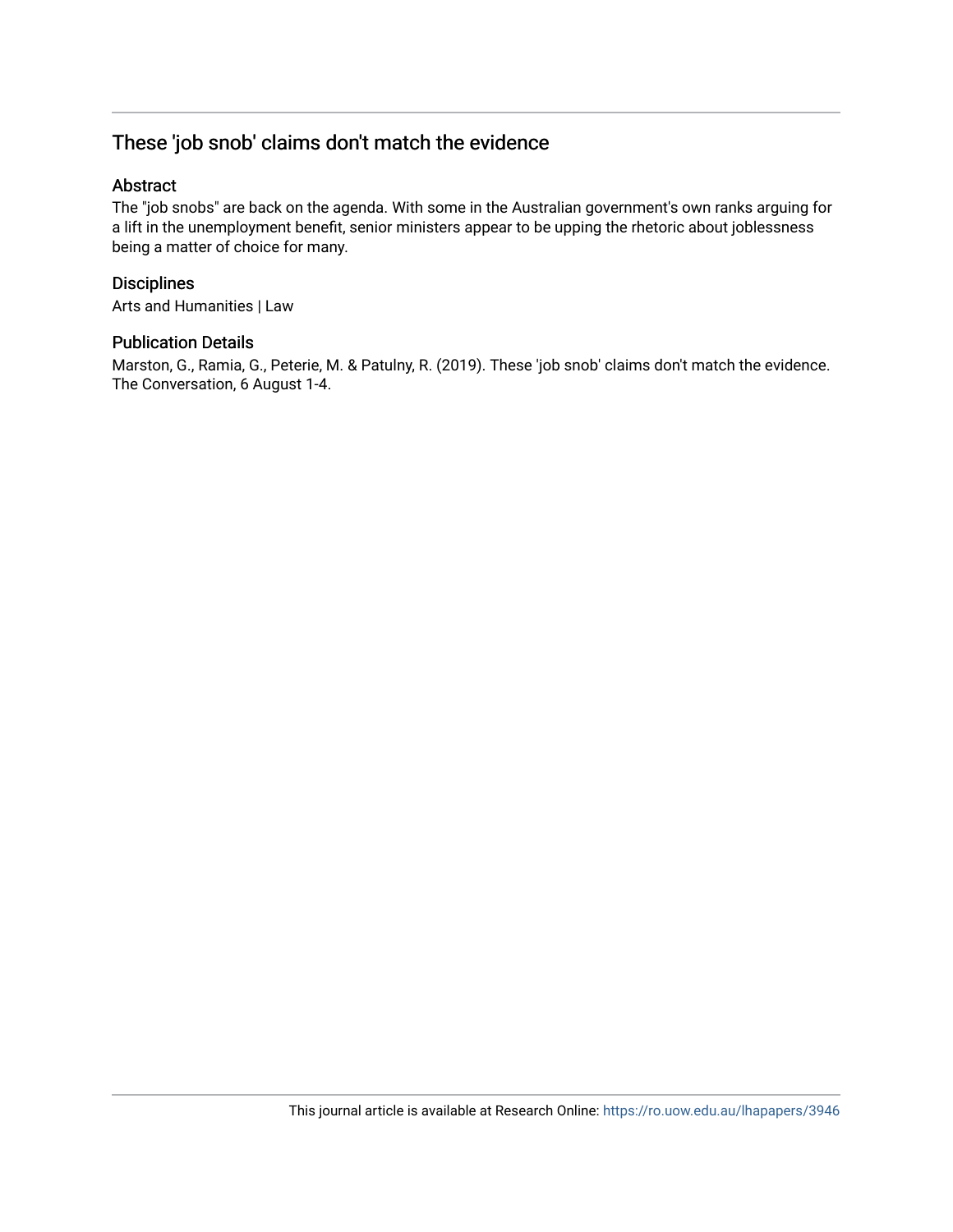## **THE CONVERSATION**

Academic rigour, journalistic flair



The latest claim that job-seekers are actively snubbing work opportunities flies in the face of research. www.shutterstock.com

# **These 'job snob' claims don't match the evidence**

August 6, 2019 6.06am AEST

The "job snobs" are back on the agenda.

With some in the Australian government's own ranks arguing for a lift in the unemployment benefit, senior ministers appear to be upping the rhetoric about joblessness being a matter of choice for many.

"There are jobs out there for those who want them," the federal minister for employment, Michaelia Cash, has told The Australian.

Yesterday the Murdoch-owned newspaper published her comments in a front-page story that suggested Department of Employment research showed almost half of all employers were finding it difficult to hire workers due to "lack of interest" – or because applicants did not have adequate qualifications.

The article was vague on which issue was the bigger problem, but it led with the claim "job seekers are actively snubbing work opportunities".

Such rhetoric is not new. Since the 1980s, governments have increasingly stressed "the best form of welfare is a job".

Requirements that claimants show they are actively looking for work have become more onerous. Yet talk about job snobs and dole bludgers continues.

#### **Authors**



**Greg Marston** Head of School, School of Social Science, The University of Queensland



**Gaby Ramia** Associate professor, University of Sydney



**Michelle Peterie** Research Fellow, The University of Queensland



**Roger Patulny** Senior Lecturer in Sociology, University of Wollongong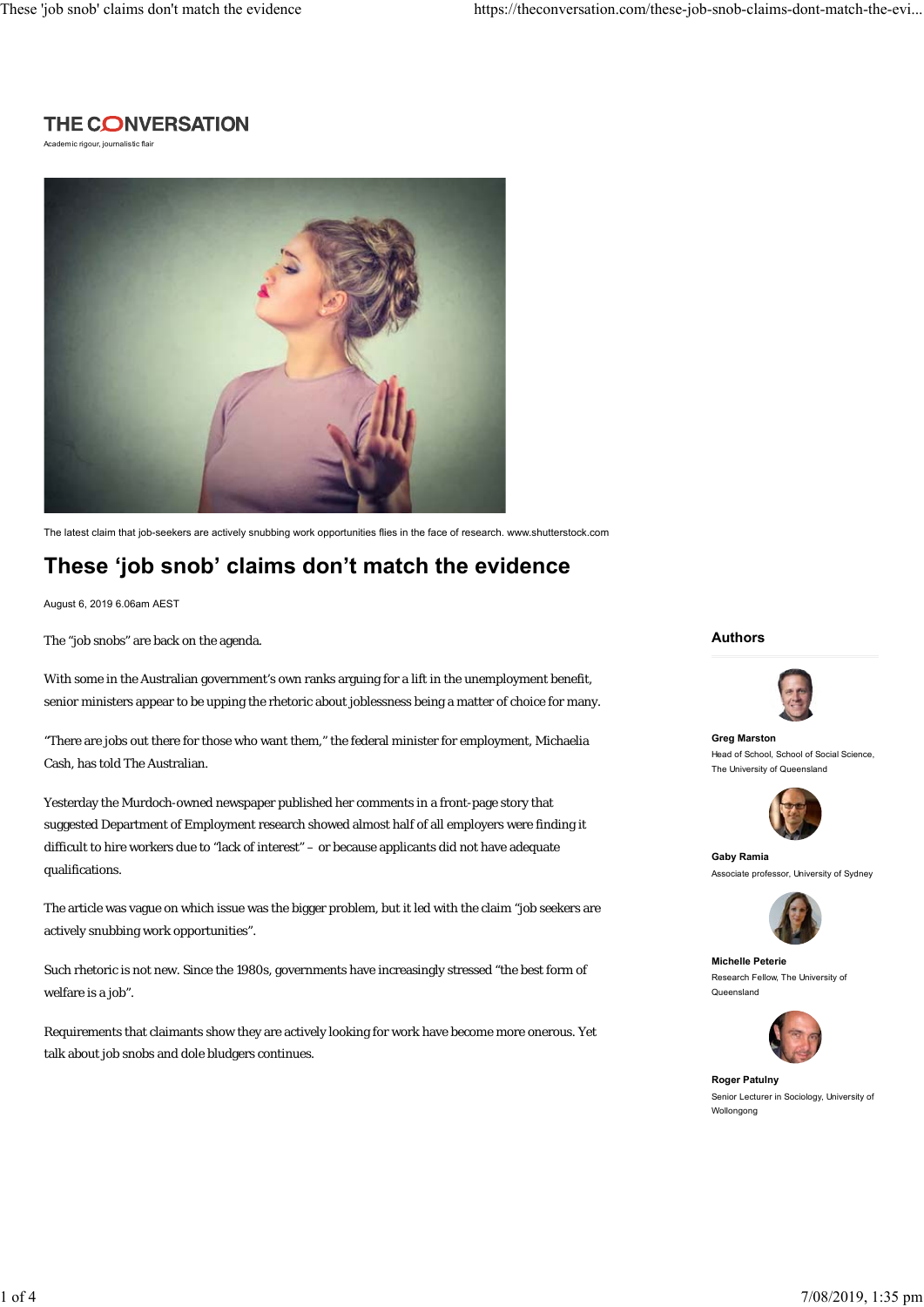

Former federal Liberal Party senator Bronwyn Bishop talks about dole bludgers.

The research, however, suggests these perceptions are largely a myth.

Between 2015 and 2018, we were part of a team studying the well-being, social networks and job search experiences of unemployed Australians.

Our study, funded by the Australian Research Council, involved policy analysis, surveys and in-depth interviews. We talked to employment service providers and 80 job seekers in regional and urban areas of New South Wales and Queensland.

We found no evidence job-seekers preferred not to work. In fact, based on the considerable "job search activity" required of them to meet Centrelink's stringent "mutual obligation" conditions, it was hard not to conclude that, whatever the reasons for their joblessness, lack of willingness to work was not one of them.



This chart shows the results of our survey of 759 unemployed Australians about what attempts they had taken to get a job. The authors, Author provided (No reuse)

### **Entry-level jobs**

While Australia's official unemployment rate is 5.2% – a relatively low figure historically – structural labour market issues create serious hurdles for some.

One is for older people. Another is for people without experience. A 2017 study by Anglicare, for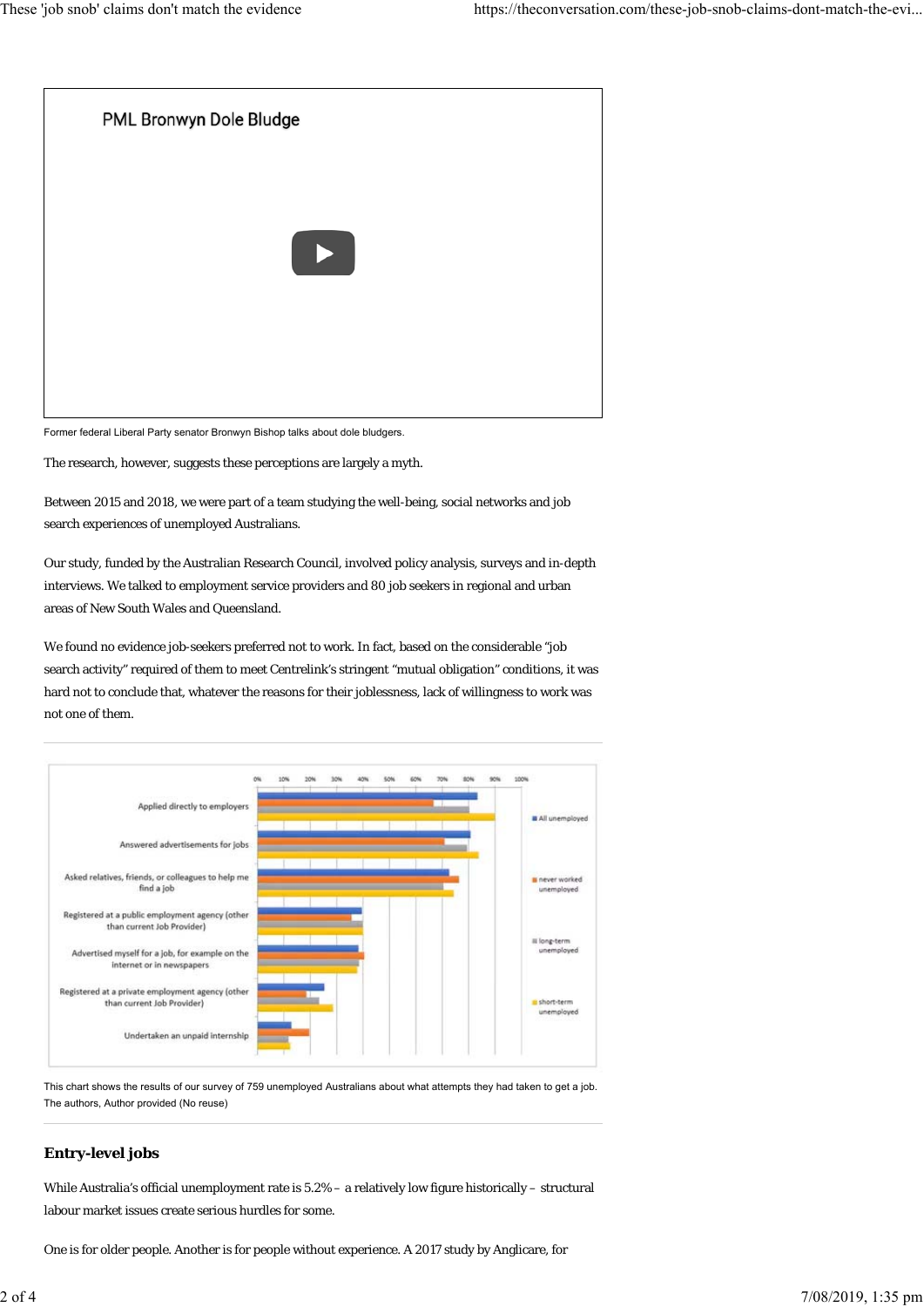example, found the proportion of entry-level vacancies slipped from 22% to 15% over a decade. This means just one entry-level job for about every five entry-level job seekers.

### *Read more: Young people still find it hard to get a job, despite using the same tactics as older job seekers*

This helps explain why employers quoted in The Australian's story spoke more about "lack of jobreadiness" being a problem, rather than lack of interest.

For the manager of an inner-Sydney restaurant "sifting through stacks of resumes", the problem might have something to do with those on Newstart having to apply for so many jobs.

#### **Moving to where the jobs are**

One trope used to suggest there are "job snobs" is to invoke job vacancies in regional and rural areas.

Last year the federal government declared job-seekers would have their unemployment payments reduced or withdrawn if they refused work on farms. Those on taxpayer support, said the prime minister, Scott Morrison, had "no excuse to refuse opportunities".

*Read more: Cut the pension, boost Newstart. What our algorithm says is the best way to get value for our welfare dollars*

Packing up and moving for work, however, isn't necessarily that simple.

The vast majority of job-seekers in our study expressed a strong general willingness to move for work, and many had relocated in the past.

But whether they would move for a particular opportunity depended on the sorts of factors the rest of us would consider.

They were cautious about moving for short-term, temporary roles given the the cost of moving, for example. Hitting "the Harvest Trail" was seen as an expensive and risky proposition. Some individuals had no spare cash to move even if they wanted to.

### *Read more: Are most people on the Newstart unemployment benefit for a short or long time?*

Also important were family considerations – such as maintaining stability for children in school, or caring for ageing parents.

Some feared they would not be able to find rental accommodation as affordable as what they had. Many younger people still living with their parents were wary of moving away from family support, particularly if they didn't own a car.

Many of our interviewees also expressed feelings of depression, perhaps reflecting underlying economic insecurity and uncertainty. Long-term unemployment and poverty are associated with poor mental health, which could affect someone's willingness to leave support networks of family and friends.

#### **Shifting responsibility**